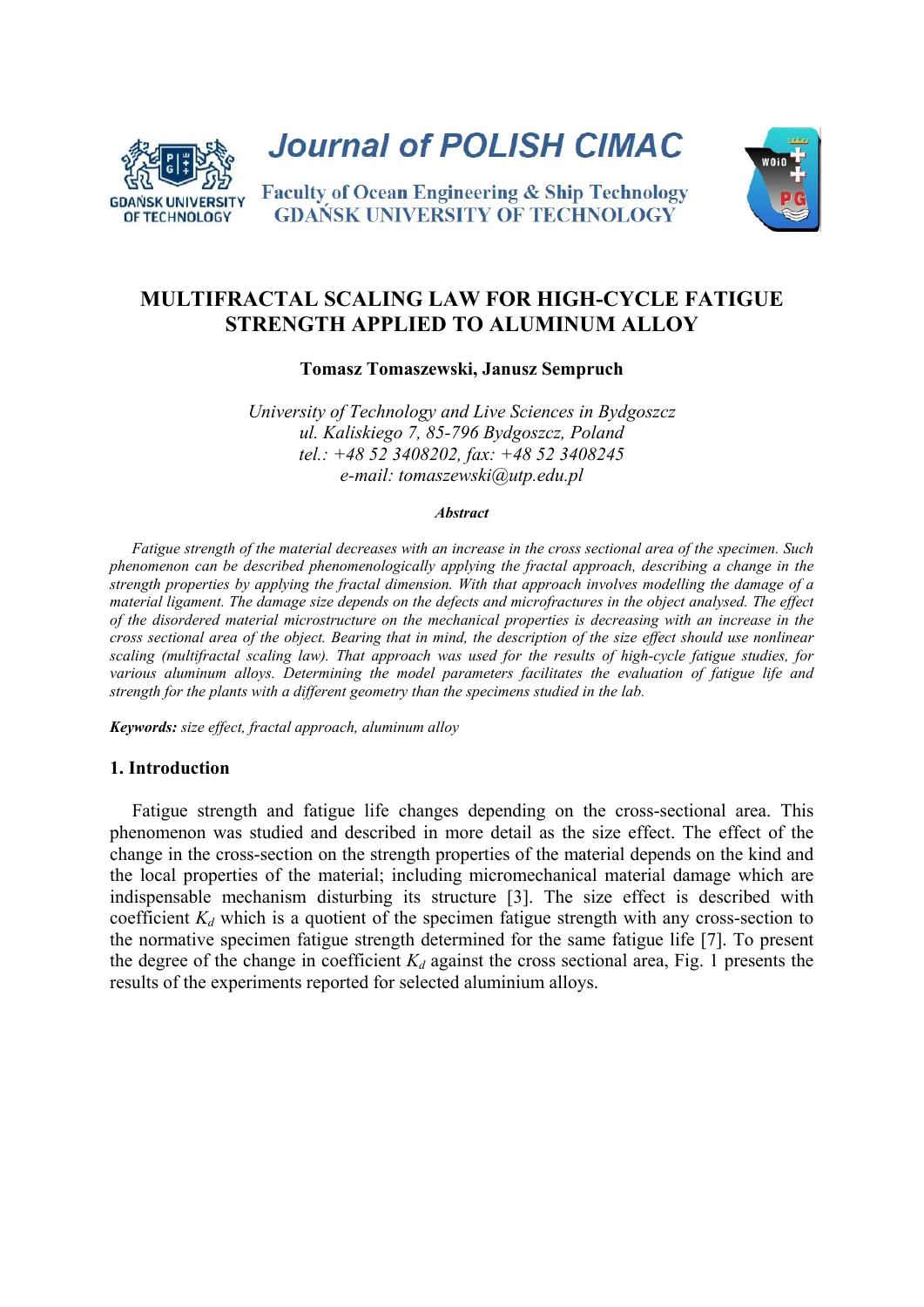

*Fig. 1. Dependence of the coefficient of the cross-section*  $(K_d)$  *to the cross sectional area of round bendable specimens – own study based on [1, 6, 8]* 

To provide a description of the size effect of construction materials, the fractal approaches can be applied [2, 3]. The main assumption is to evaluate the strength properties of the plants different in size than the specimens studied in the lab. The extrapolation of the values can take place towards non-standard specimens (e.g. mini specimens) [7] or real-life plants with a much greater cross sectional area.

The aim of the present paper has been to determine the multifractal model parameters for a given group of construction materials. Additionally the aim of the paper is also to determine the lowest fatigue strength for the infinite value of the cross sectional area and the value transitional for the material structure. The model analysis has been based on the results of experiments reported in literature for various aluminium alloys.

### **2. Fractal approach**

To describe the sensitivity of the material to the change in the size of the cross-section, fractal models are used in the scope of tensile strength [3] and fatigue strength [4, 5]. Applying the fractal approach involves the modelling of a damaged material ligament. Its weakening comes from defects and microfractures all throughout the size scope of the object. In the macroscopic scale, nominal strength  $\sigma$  is defined for nominal area  $a_0$ . As for an increase area, there occurs more and more discontinuity resulting in a decrease in nominal area  $a_1$ responsible for fictional micro-stress  $\sigma_l$ . On the border of the microscopic scale there is assumed value  $a^*$  for renormalized strength  $\sigma^*$  determined from the dependence [3]:

$$
\sigma^* = \frac{F}{A^{-d}} \tag{1}
$$

where:

- *F* – external force,

- *A* – cross-sectional area,

- *d* – fractal dimension (0 < *d* < 0.5) of the ligament resulting from disordered material. External force *F* does not change against the observation scale, which can be written as  $F = \sigma a_0 = \sigma_1 a_1 = ... = \sigma^* a^*$ . The cross-sectional area of object *A* can be compared to nominal areas  $a_0 \sim A$ ,  $a^* \sim A^{-d}$ . In the bilogarithmic pattern the dependence of the strength to the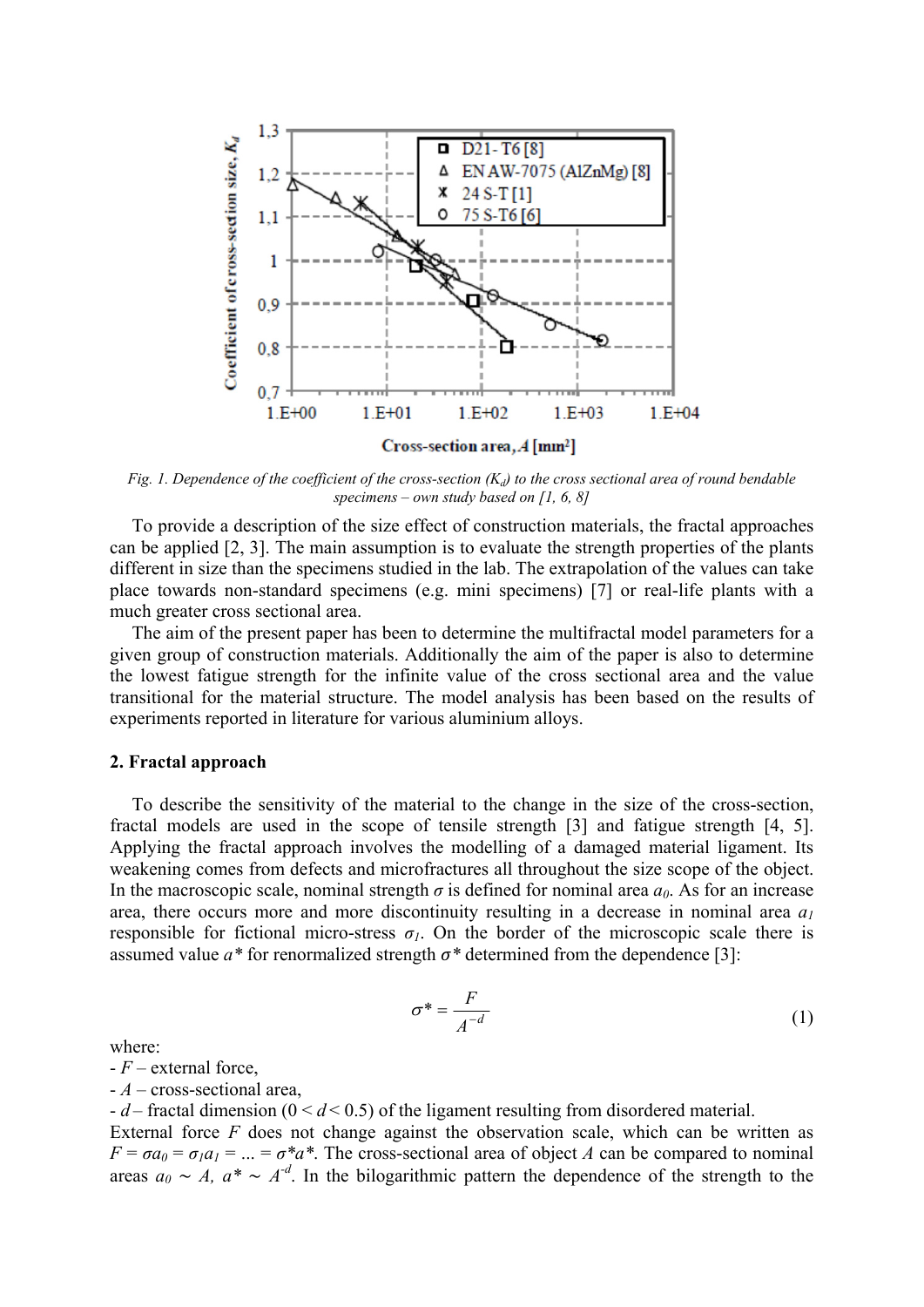cross-sectional area has been descried with a straight with a slope equal  $\beta_{\sigma}$  (Fig. 2) where the nominal strength decreases with an increase in the cross-sectional area.



*Fig. 2. Monofractal scaling for strength σ against cross-sectional area A [3]* 

The monofractal approach descried is a linear fractal scaling law. It is true only for a narrow range of sizes in which the fractal size is a constant value. The monofractal approach does not have the upper and lower limit for the scaling range. Cross-sectional area *A* is tending to infinity, which leads to unrealistic values for strength  $\sigma$  tending to zero. For the objects with a large cross-sectional area, it is false since they have a finite strength value.

Besides, there has been suggested the multifractal approach [3] (nonlinear model) which assumes a gradual disappearance of fractality (*d* tending to zero). Disordered material microstructure does not depend on the size of the object. However, the effect of disorder on the mechanical properties depends on the ratio of characteristic internal length *lch* to external specimen cross-sectional area *A*. It leads to a decrease in the effect of material microstructure together with an increase in the object size. Drawing on that assumption, multifractal scaling law (MFSL) for strength assumes the following form [3]:

$$
\sigma(A) = f_t[1 + l_{ch} / A]^{1/2}
$$
 (2)

where:

 $-f_t$  – the lowest value of nominal strength,

- *lch* – characteristic internal length (material constant dependent on the cross-sectional area).

The graphic representation of dependence (2) is given in Fig. 3. Asymptotic value  $f_t$ corresponds to the lowest nominal strength for infinite cross-sectional area *A*. Characteristic value of internal length *lch* represents the variable of the effect of disorder on mechanical properties.

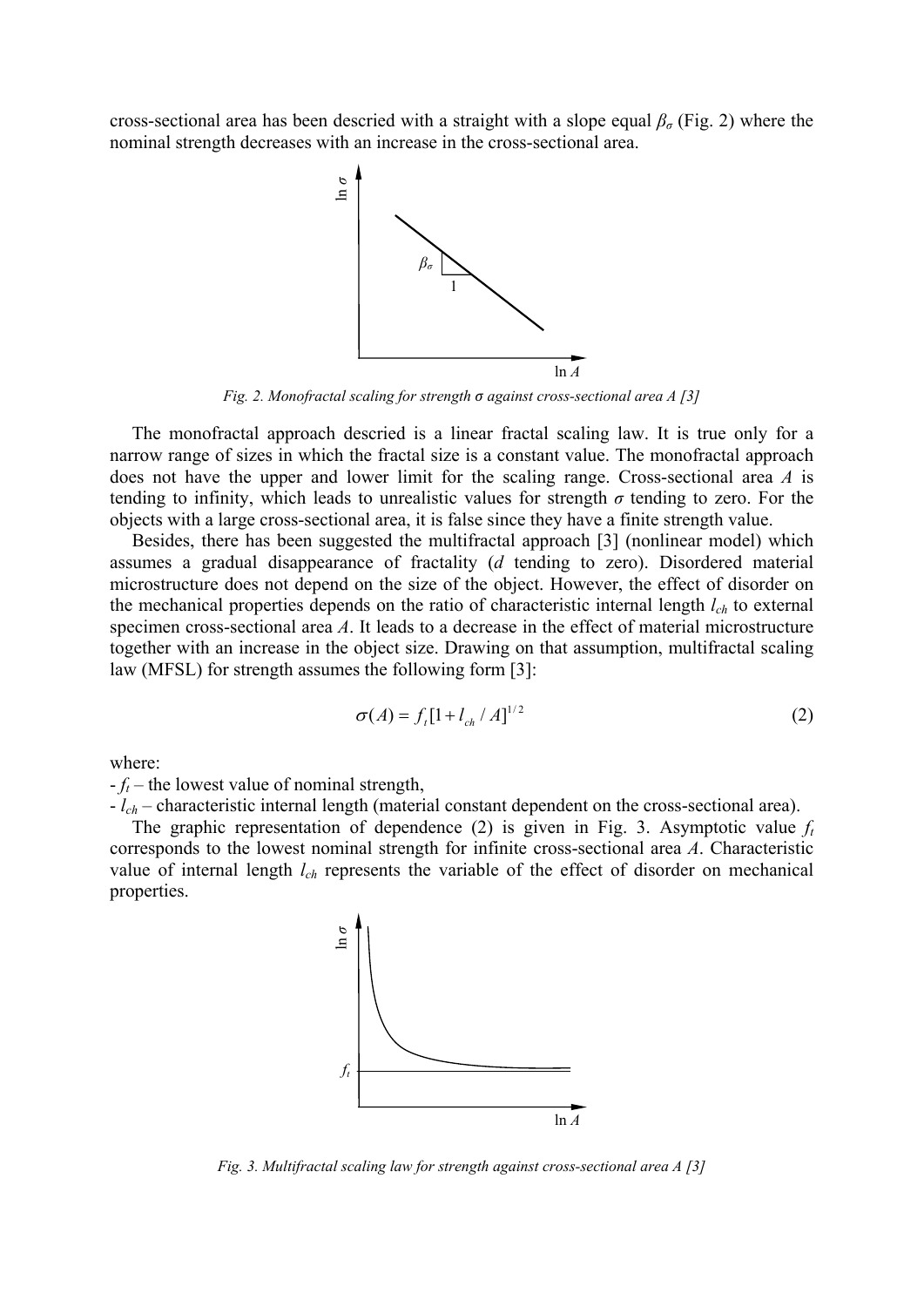### **3. Multifractal scaling law**

Multifractal scaling law (MFSL) can be applied to describe high-cycle fatigue strength. The main relation of MFSL is based on parameter *Cr* depends on the cross-sectional area *A*. This relation assumes the form of (original relation [4] depends on the diameter *D*):

$$
C_r = C(A)^{\frac{1}{100}} = \left[\frac{a}{f \cdot (1/A) + 1} + b \cdot (1/A) + c\right]^{\frac{1}{2}}
$$
\n(3)

where:

- *C* – constant parameter of fatigue characteristics  $\sigma_a$ -*N* with the Basquin equation  $C = N(\sigma_a)^k$ ,  $-a \equiv v_O - v_P$ 

- *b* – asymptote slope,

 $-c = y_P$ 

- *f* – value for the best fitting of the model.

Besides, parameters *a, b, c* are closely dependent on the material investigated. Exponential equation for  $C_r^2$  is a graphic representation in Fig. 4 considering characteristic points  $y_p$ ,  $y_Q$ .



Fig.4. Dependence of the second power of parameter  $C_r^2$  for cross-sectional area  $1/A$  considering *characteristic points y<sub>P</sub>, y<sub>0</sub> [4]* 

The model facilitates determining the values characteristic for the material analysed. Fig. 5 provides the curve determined from relationship (3) and coordinates of characteristic point *T*. The first coordinate is the lowest fatigue strength  $\ln C_{r\infty}$  for infinitely large cross-sectional area *A,* determined from the relationship [4]:

$$
C_{r\infty} = (a+c)^{1/2} \tag{4}
$$

Yet another one is parameter  $A_T$  treated as transitional value for the material structure size. It is determined from the dependence [4]:

$$
A_T = \frac{b}{a+c} \tag{5}
$$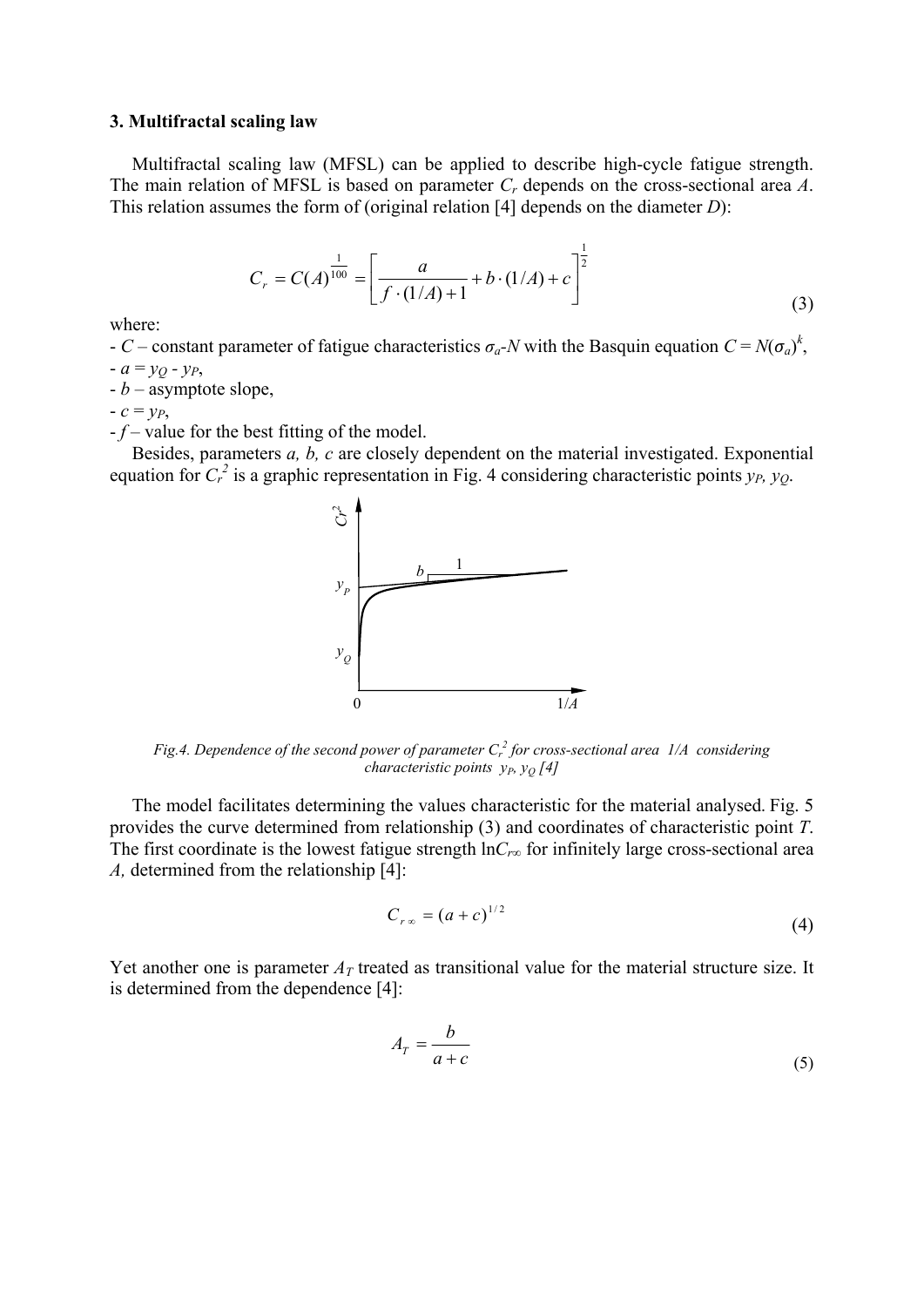

*Fig. 5. Dependence of parameter lnCr to cross-sectional area lnA considering intersection T [4]* 

## **4. MFSL Application**

Multifractal scaling laws have been applied for the results of the tests of high-cycle fatigue testing for aluminum alloy D21-T6 [8], EN AW-7075 (AlZnMg) [8], 24 S-T [1], 75 S-T6 [6] (original material markings following the authors of papers have been applied). The analyses facilitated determining model parameters (Table 1) described with the relationship (3) and served for nonlinear description of parameter  $C_r^2$  for  $I/A$  (Fig. 6). For parameters *a*, *b*, *c*, recorded, there was determined parameter *f* responsible for the best fitting of the model for the results of the experimental studies. The parameters should be treated as similar. As for the case increase in the scope of geometries analysed (greater *A* scope), the model received will be more detailed.



*Fig.* 6. Dependence of parameter  $C_r^2$  to 1/A for the aluminium alloy analysed: a) D21-T6, b) EN AW-7075 *(AlZnMg), c) 24 S-T, d) 75 S-T6*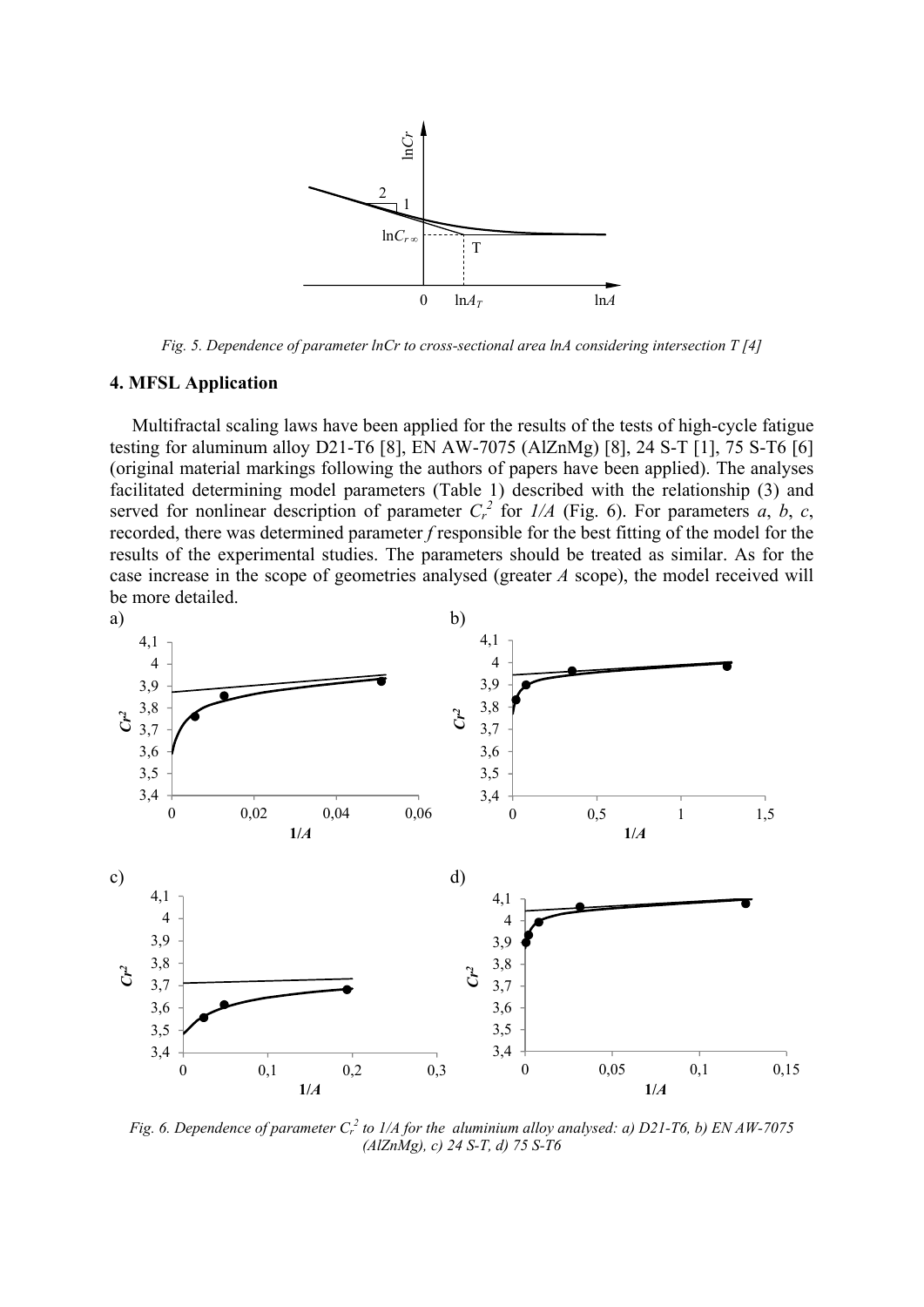| Aluminum alloy        | a        |       |       |       |
|-----------------------|----------|-------|-------|-------|
| $D21-T6$              | $-0.282$ | 1,535 | 3,872 | 305,7 |
| EN AW-7075 $(AIZnMg)$ | $-0.175$ | 0,045 | 3,945 | 29.′  |
| 24 S-T                | $-0.227$ | 0.097 | 3,712 | 20,5  |
| 75 S-T6               | -0 171   | 0.449 | 4.045 | 302,6 |

*Tab. 1. Parameters of the MFSL model for the aluminium alloy analysed* 

Fig. 7 shows plotting of the points from the results of experiments and curves received from the model of dependence (3). From dependences (4), (5) there were determined the coordinates of point *T* (compliant with Fig. 5) given in Table 2. From the plots one can see that parameter *Cr* decreases with an increase in cross-sectional area *A*. The size of the slope/decrease is comparable for all the aluminium alloy analysed.

*Tab. 2. Characteristic values received for model MFSL for the aluminium alloy s analysed* 

| Aluminum alloy      |       | -roo |
|---------------------|-------|------|
| $D21-T6$            | 0.427 | ,89  |
| EN AW-7075 (AlZnMg) | 0.012 |      |
| 24 S-T              | 0,028 | .87  |
| 75 S-T6             | -116  |      |



*Fig. 7. MFSL model curve for characteristic T and experimental points for the select aluminium alloys analysed: a) D21-T6, b) EN AW-7075 (AlZnMg)* 

## **5. Conclusion**

A decrease in the strength properties of the construction material as a result of a change in the cross-sectional area can be described with fractal approaches. The decrease/slope gradually disappears together with an increase in the cross-sectional area and so in the case of large objects it is indispensable to apply the nonlinear approach. Knowing the fractal approach model parameters for a given group of construction materials, it is possible to evaluate the fatigue life for the objects with a different geometry than the specimens tested in the lab.

The paper analyses the multifractal scaling law for selected aluminium alloys. The approach was applied in the scope of high-cycle fatigue for fatigue characteristics *σa-N* determined experimentally. For each of the materials analysed there were determined mean characteristic quantities of the MFSL model: structure transition value  $A_{Tsr} = 0.15$ , infinite